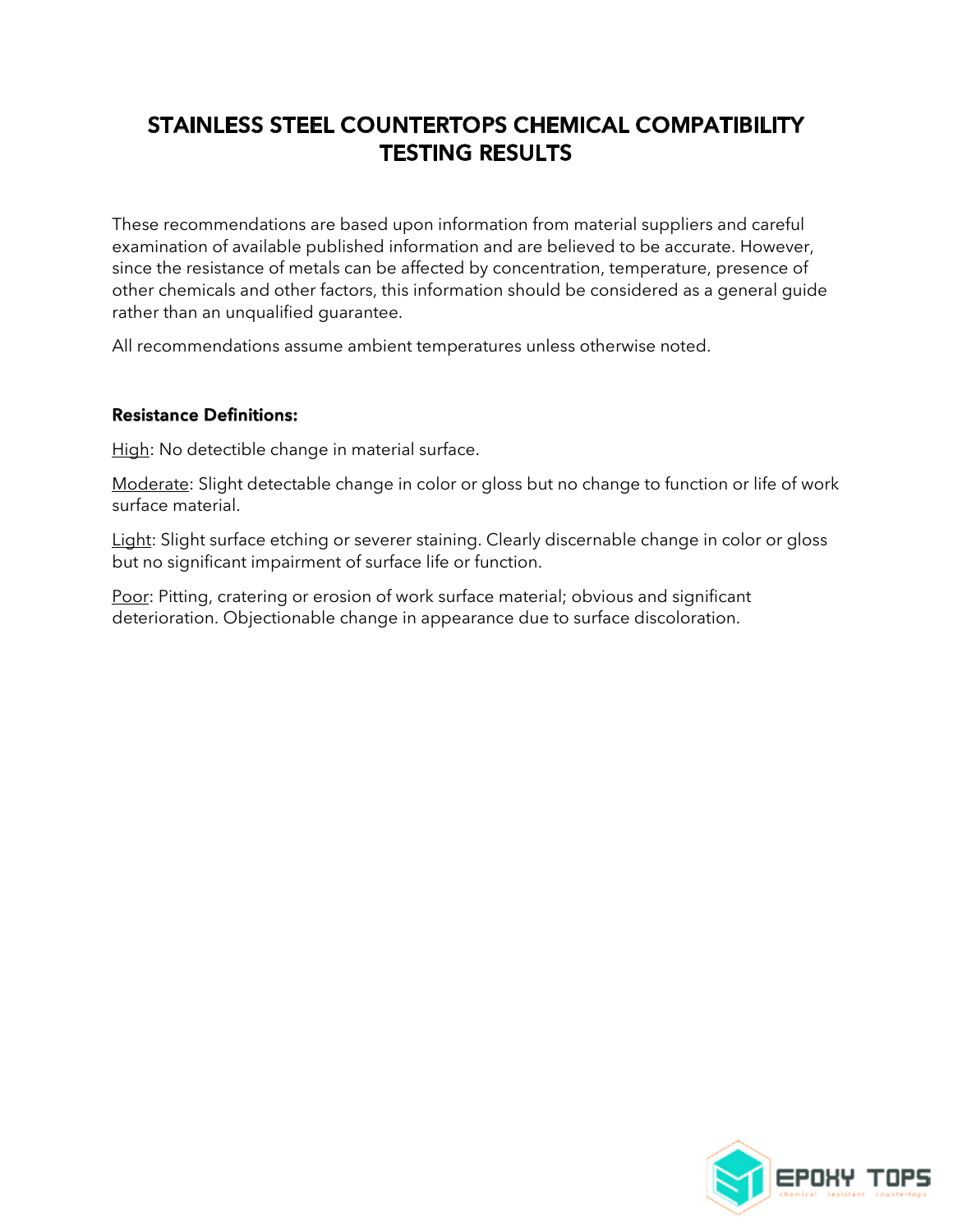| Chemicals                           | 316 - Resistance          | 304 - Resistance |
|-------------------------------------|---------------------------|------------------|
| Acetaldehyde5                       | A                         | Α                |
| Acetamide                           | A                         | B                |
| Acetate Solv.2                      | $\overline{A}$            | $\mathsf B$      |
| Acetic Acid, Glacia1                | A                         | $\sf B$          |
| Acetic Acid 20%                     | $\mathsf{A}$              | B                |
| Acetic Acid 80%                     | $\overline{A}$            | $\mathsf B$      |
| Acetic Acid                         | A                         | $\sf B$          |
| Acetic Anhydride                    | $\mathsf{A}$              | A                |
| Acetone6                            | $\overline{A}$            | A                |
| Acetyl Chloride                     | A                         | $\mathsf C$      |
| Acetylene2                          | A                         | A                |
| Acrylonitrile                       | $\mathsf C$               | A                |
| Alcohols                            |                           |                  |
| Amyl                                | A                         | A                |
| Benzyl                              | $\overline{A}$            | A                |
| <b>Butyl</b>                        | A                         | Α                |
| Diacetone2                          | A                         | A                |
| Ethyl                               | $\overline{A}$            | A                |
| Hexyl                               | A                         | Α                |
| Isobutyl                            | A                         | A                |
| Isopropyl                           | $\boldsymbol{\mathsf{A}}$ | A                |
| Methyl6                             | A                         | A                |
| Octyl                               | A                         | A                |
| Propyl                              | $\overline{A}$            | A                |
| Aluminum Chloride 20%               | $\mathsf{C}$              | D                |
| Aluminum Chloride                   | $\mathsf C$               | D                |
| Aluminum Fluoride                   | $\mathsf C$               | D                |
| Aluminum Hydroxide6                 | A                         | A                |
| Alum Potassium Sulfate (Alum), 10%  |                           | A                |
| Alum Potassium Sulfate (Alum), 100% | $\overline{A}$            | D                |
| Aluminum Sulfate                    | $\mathsf{C}$              | $\mathsf C$      |
| Amines                              | A                         | A                |
| Ammonia 10%                         | $\boldsymbol{\mathsf{A}}$ |                  |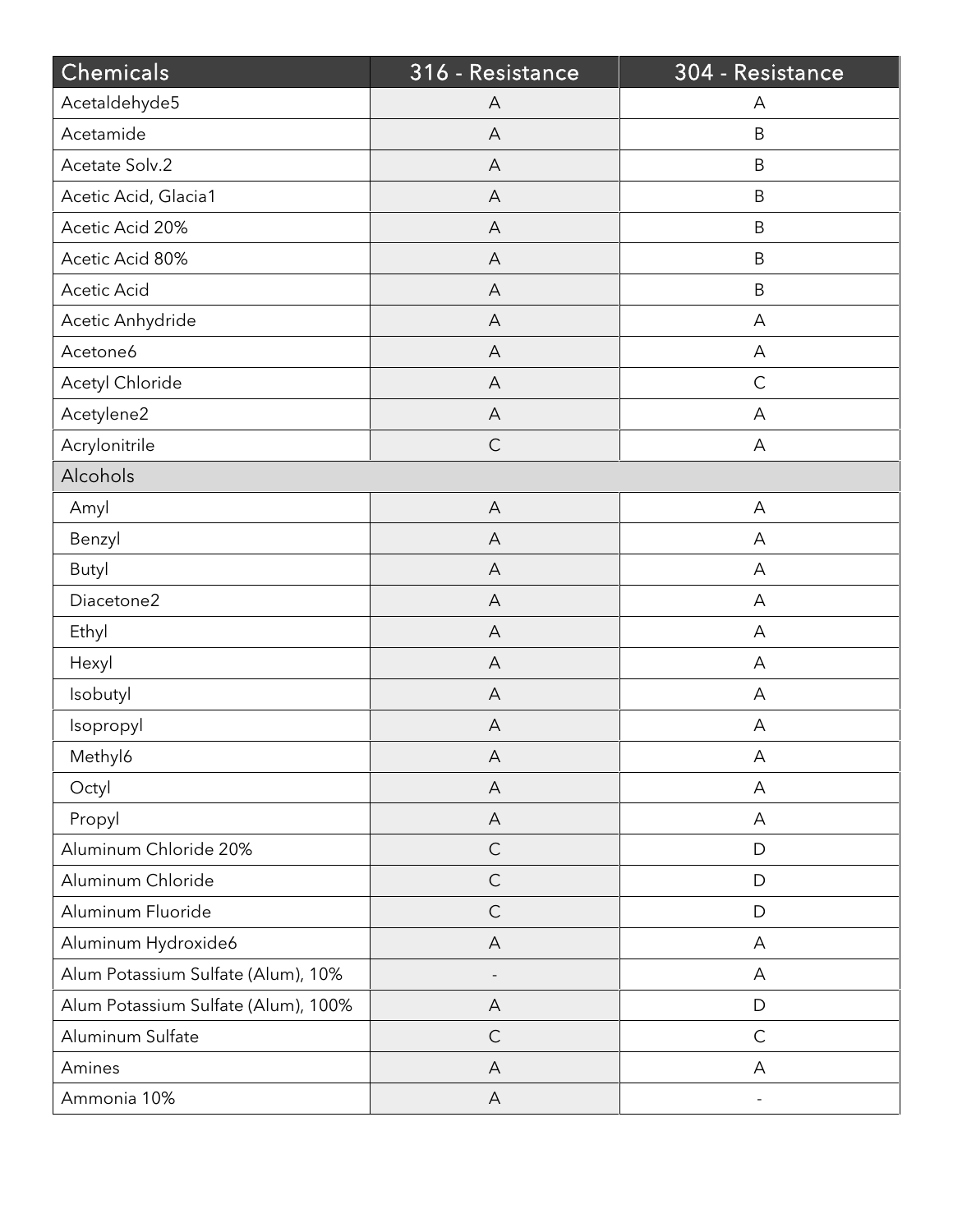| Ammonia, Anhydrous              | A              | B                        |
|---------------------------------|----------------|--------------------------|
| Ammonia, Liquids                | A              | A                        |
| Ammonia, Nitrate                | A              | А                        |
| Ammonium Bifluoride             | A              | $\mathsf{C}$             |
| Ammonium Carbonate              | $\overline{A}$ | A                        |
| Ammonium Casenite               | A              | $\overline{\phantom{a}}$ |
| Ammonium Chloride               | $\mathsf{C}$   | А                        |
| Ammonium Hydroxide              | A              | А                        |
| <b>Ammonium Nitrate</b>         | A              | А                        |
| Ammonium Oxalate                | A              | А                        |
| Ammonium Persulfate             | A              | А                        |
| Ammonium Phosphate, Dibasic     | A              | A                        |
| Ammonium Phosphate, Monobasic   | A              | А                        |
| Ammonium Phosphate, Tribasic    | A              | A                        |
| Ammonium Sulfate                | $\sf B$        | D                        |
| Ammonium Thio-Sulfate           | A              | $\overline{\phantom{a}}$ |
| Amyl-Acetate                    | A              | А                        |
| Amyl Alcohol                    | A              | А                        |
| Amyl Chloride                   | B              | $\mathsf C$              |
| Aniline                         | A              | A                        |
| Anti-Freeze                     | A              | А                        |
| Antimony Trichloride            | D              | D                        |
| Aqua Regia (80%, HCl, 20%, HNO) | D              | D                        |
| Aromatic Hydrocarbons           | A              |                          |
| Arsenic Acid                    | A              | Α                        |
| Asphalt                         | A              | B                        |
| <b>Barium Carbonate</b>         | $\mathsf{A}$   | A                        |
| Barium Chloride                 | A              | D                        |
| Barium Cyanide                  | A              | $\qquad \qquad -$        |
| Barium Hydroxide                | A              | $\mathsf C$              |
| <b>Barium Nitrate</b>           | $\overline{A}$ | A                        |
| Barium Sulfate                  | $\mathsf{A}$   | Α                        |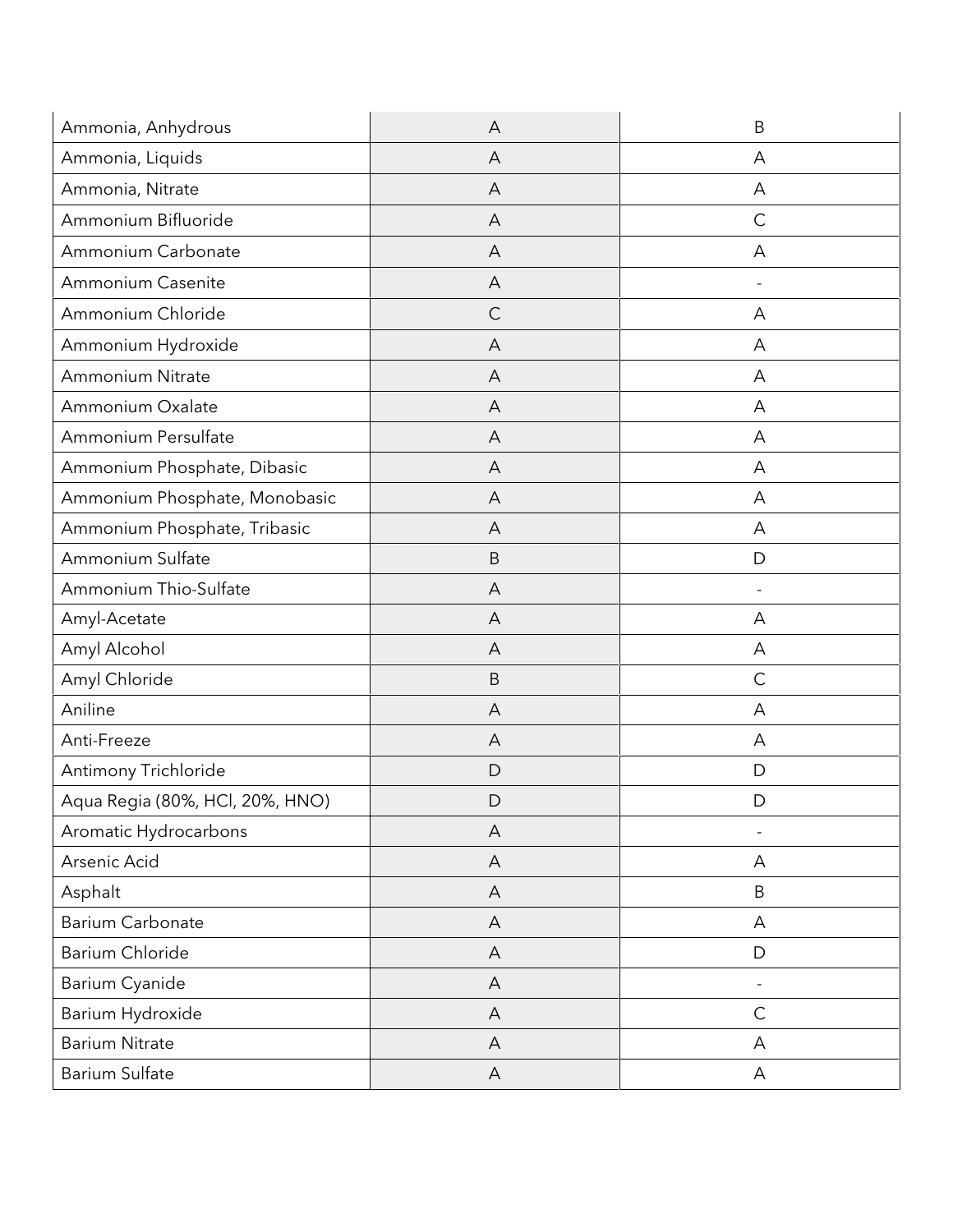| <b>Beet Sugar Liquids</b> | A              | A                            |
|---------------------------|----------------|------------------------------|
| Benzaldehyde3             | $\overline{A}$ | A                            |
| Benzene2                  | A              | A                            |
| <b>Benzoic Acid2</b>      | A              | A                            |
| Benzol                    | A              | A                            |
| Borax (Sodium Borate)     | $\forall$      | A                            |
| <b>Boric Acid</b>         | A              | A                            |
| <b>Brewery Slop</b>       | A              | $\qquad \qquad \blacksquare$ |
| Bromine2 (wet)            | D              | D                            |
| <b>Butadiene</b>          | A              | А                            |
| Butane2 1                 | A              | A                            |
| Butanol                   | A              | А                            |
| <b>Butter</b>             | A              | B                            |
| <b>Buttermilk</b>         | A              | A                            |
| <b>Butylene</b>           | A              | $\mathsf B$                  |
| <b>Butyl Acetate1</b>     | $\mathsf{C}$   | $\overline{\phantom{a}}$     |
| <b>Butyric Acid1</b>      | A              | $\sf B$                      |
| Calcium Bisulfate         | A              | D                            |
| Calcium Bisulfide         | $\sf B$        | $\overline{\phantom{a}}$     |
| Calcium Bisulfite         | A              | B                            |
| Calcium Carbonate         | A              | A                            |
| Calcium Chlorate          | $\forall$      | $\sf B$                      |
| Calcium Chloride          | D              | A                            |
| Calcium Hydroxide         | A              | A                            |
| Calcium Hypochlorite      | $\mathsf{C}$   | $\mathsf{D}$                 |
| Calcium Sulfate           | $\mathsf{A}$   | A                            |
| Calgon                    | $\mathsf{A}$   | Α                            |
| Cane Juice2               | A              | A                            |
| Carbon Bisulfide2         | $\mathsf{A}$   | A                            |
| Carbon Dioxide (wet)      | A              | A                            |
| CarbonDisulfide2          | A              | B                            |
| Carbon Monoxide           | A              | A                            |
| Carbon Tetrachloride2 1   | $\sf B$        | B                            |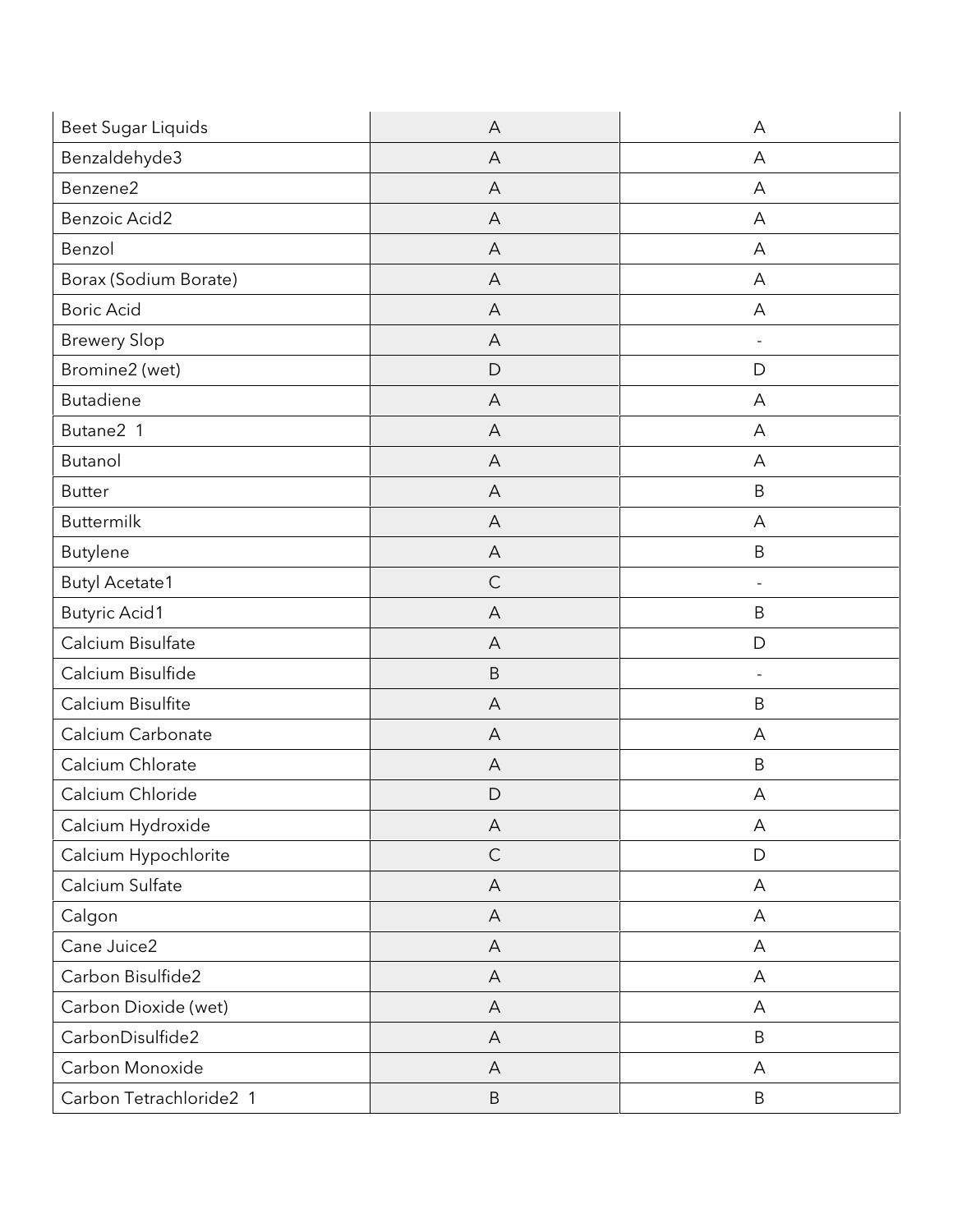| Carbonated Water           | A                         | A                         |
|----------------------------|---------------------------|---------------------------|
| Carbonic Acid              | $\sf B$                   | A                         |
| Catsup                     | A                         | A                         |
| Chloracetic Acid2          | D                         | D                         |
| Chloric Acid               | D                         | D                         |
| <b>Chlorinated Glue</b>    | $\overline{A}$            | A                         |
| Chlorine, Anhydrous Liquid | D                         | D                         |
| Chlorine (dry)             | A                         | А                         |
| Chlorine Water             | D                         |                           |
| Chlorobenzene (Mono)       | A                         | A                         |
| Chloroform                 | A                         | A                         |
| Chlorosulfonic Acid1       |                           | D                         |
| Chlorox (Bleach)           | A                         | A                         |
| Chocolate Syrup            | A                         | A                         |
| Chromic Acid 5%            | A                         | A                         |
| Chromic Acid 10%           | $\overline{\phantom{a}}$  | B                         |
| Chromic Acid 30%           | $\overline{\phantom{a}}$  | $\mathsf B$               |
| Chromic Acid 50%           | B                         | B                         |
| Cider                      | A                         | А                         |
| Citric Acid                | A                         | A                         |
| Citric Oils                | A                         | A                         |
| Coffee                     | $\overline{A}$            | A                         |
| Copper Chloride            | D                         | D                         |
| Copper Cyanide             | $\boldsymbol{\mathsf{A}}$ | A                         |
| Copper Floborate           | D                         | $\mathsf D$               |
| Copper Nitrate             | $\boldsymbol{\mathsf{A}}$ | $\boldsymbol{\mathsf{A}}$ |
| Copper Sulfate (5% Sol)    | A                         | Α                         |
| Copper Sulfate             | $\overline{a}$            | $\sf B$                   |
| Cream                      | $\mathsf{A}$              | $\mathsf A$               |
| Cresols2                   | $\forall$                 | A                         |
| Cresylic Acid              | $\mathsf{A}$              | А                         |
| Cyclohexane                |                           | А                         |
| Cyanic Acid                |                           | A                         |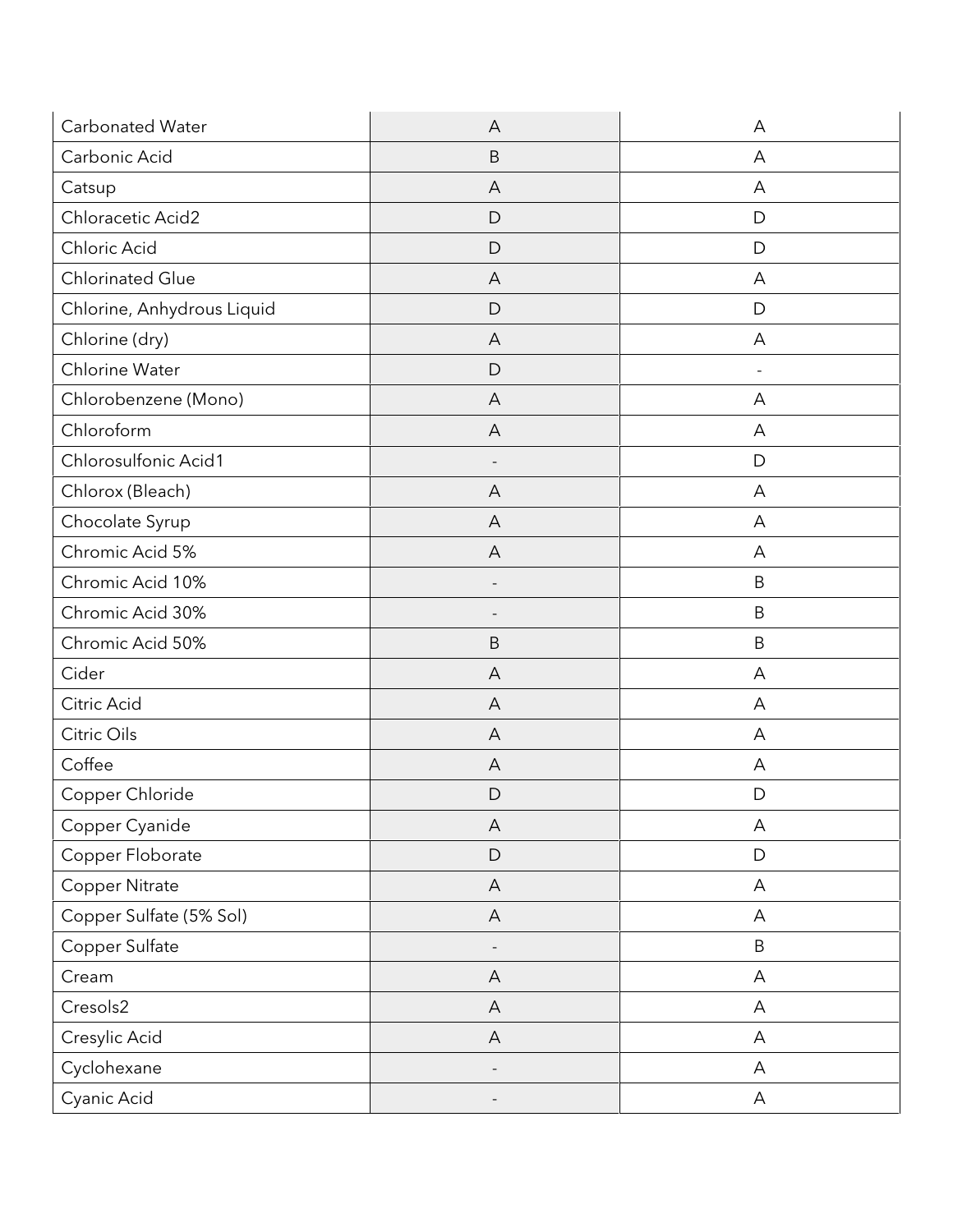| Detergents                      | A              | A                        |
|---------------------------------|----------------|--------------------------|
| Dichlorethane                   | $\overline{A}$ | A                        |
| Diesel Fuel                     | A              | A                        |
| Diethylamine                    |                | A                        |
| Diethylene Gycol                |                | A                        |
| Diphenyl Oxide                  |                | A                        |
| Dyes                            | A              | A                        |
| Epsom Salts (Magnesium Sulfate) | A              | A                        |
| Ethane                          |                | A                        |
| Ethanolamine                    | A              | A                        |
| Ether3                          | A              | A                        |
| Ethyl Acetate2                  | A              | A                        |
| Ethyl Chloride                  | A              | A                        |
| Ethyl Sulfate                   |                | $\mathsf{D}$             |
| Ethylene Chloride2              | A              | A                        |
| Ethylene Dichloride             | A              | A                        |
| Ethylene Glycol4                | A              | A                        |
| Ethylene Oxide                  | A              |                          |
| <b>Fatty Acids</b>              | A              | A                        |
| Ferric Acid                     | D              | D                        |
| <b>Ferric Nitrate</b>           | A              | A                        |
| Ferric Sulfate                  | $\mathsf{C}$   | A                        |
| Ferrous Chloride                | D              | D                        |
| Ferrous Sulfate                 | $\mathsf{C}$   | Α                        |
| Fluoboric Acid                  | $\sf B$        | $\mathsf{D}$             |
| Fluorine                        | D              | D                        |
| Fluosilicic Acid                | $\sf B$        |                          |
| Formaldehyde 40%                | A              |                          |
| Formaldehyde                    | A              | A                        |
| Formic Acid6                    | $\sf B$        | A                        |
| Freon 111                       | A              | $\overline{\phantom{a}}$ |
| Freon 12 (wet)2                 | D              |                          |
| Freon 22                        | $\mathsf{A}$   |                          |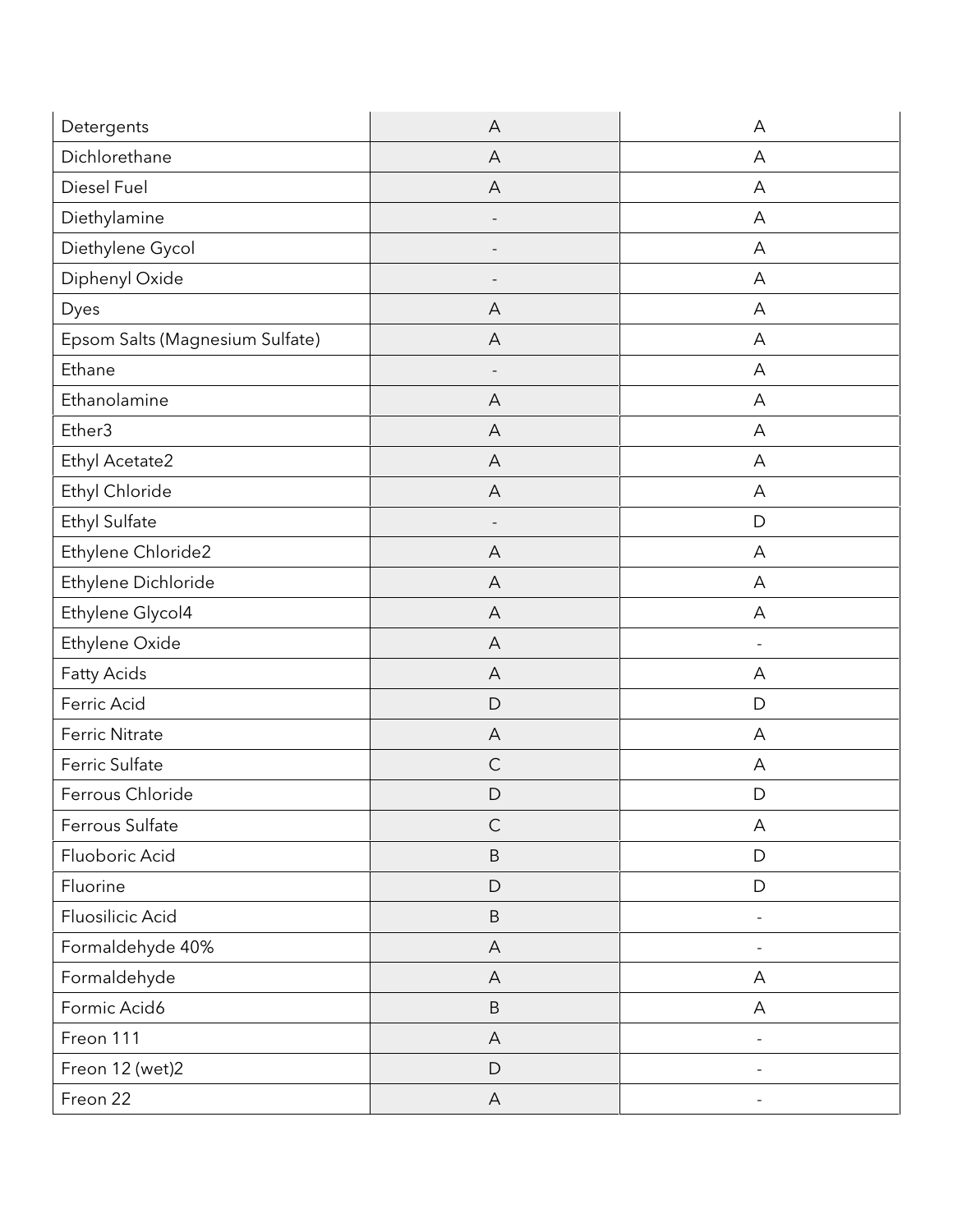| Freon 113                   | A            |                          |
|-----------------------------|--------------|--------------------------|
| Freon T.F.4                 | A            |                          |
| Fruit Juice                 | A            | А                        |
| <b>Fuel Oils</b>            | A            | A                        |
| Furan Resin                 | A            | A                        |
| Furfural1                   | A            | A                        |
| Gallic Acid                 | A            | A                        |
| Gasoline1 4                 | A            | А                        |
| Gelatin                     | A            | A                        |
| Glucose                     | A            |                          |
| Glue P.V.A.1                | A            | B                        |
| Glycerine                   | A            | A                        |
| Gold Monocyanide            | A            |                          |
| Grape Juice                 | A            | A                        |
| Grease4                     | A            | A                        |
| Heptane1                    | A            | $\overline{\phantom{a}}$ |
| Hexane1                     | A            | A                        |
| Honey                       | A            | A                        |
| Hydraulic Oils (Petroleum)1 | A            | А                        |
| Hydraulic Oils (Synthetic)1 | A            | А                        |
| Hydrazine                   | A            | A                        |
| Hydrobromic Acid 20%        | $\mathsf{D}$ |                          |
| Hydrobromic Acid4           | D            | D                        |
| Hydrochloric Acid (Dry Gas) | A            | $\mathsf C$              |
| Hydrochloric Acid 20%4      | $\mathsf D$  | $\mathsf{D}$             |
| Hydrochloric Acid 37%4      | $\mathsf D$  | $\mathsf{D}$             |
| Hydrochloric Acid 100%      | D            | $\mathsf{D}$             |
| Hydrocyanic Acid            | A            | A                        |
| Hydrocyanic Acid (Gas 10%)  | $\mathsf D$  | $\mathsf D$              |
| Hydrofluoric Acid 20%1      | $\mathsf D$  | $\mathsf D$              |
| Hydrofluoric Acid 75%1 2    | $\mathsf D$  | $\mathsf C$              |
| Hydrofluoric Acid 100%      | D            | $\mathsf{D}$             |
| Hydrofluosilicic Acid 20%   | $\mathsf D$  | $\mathsf D$              |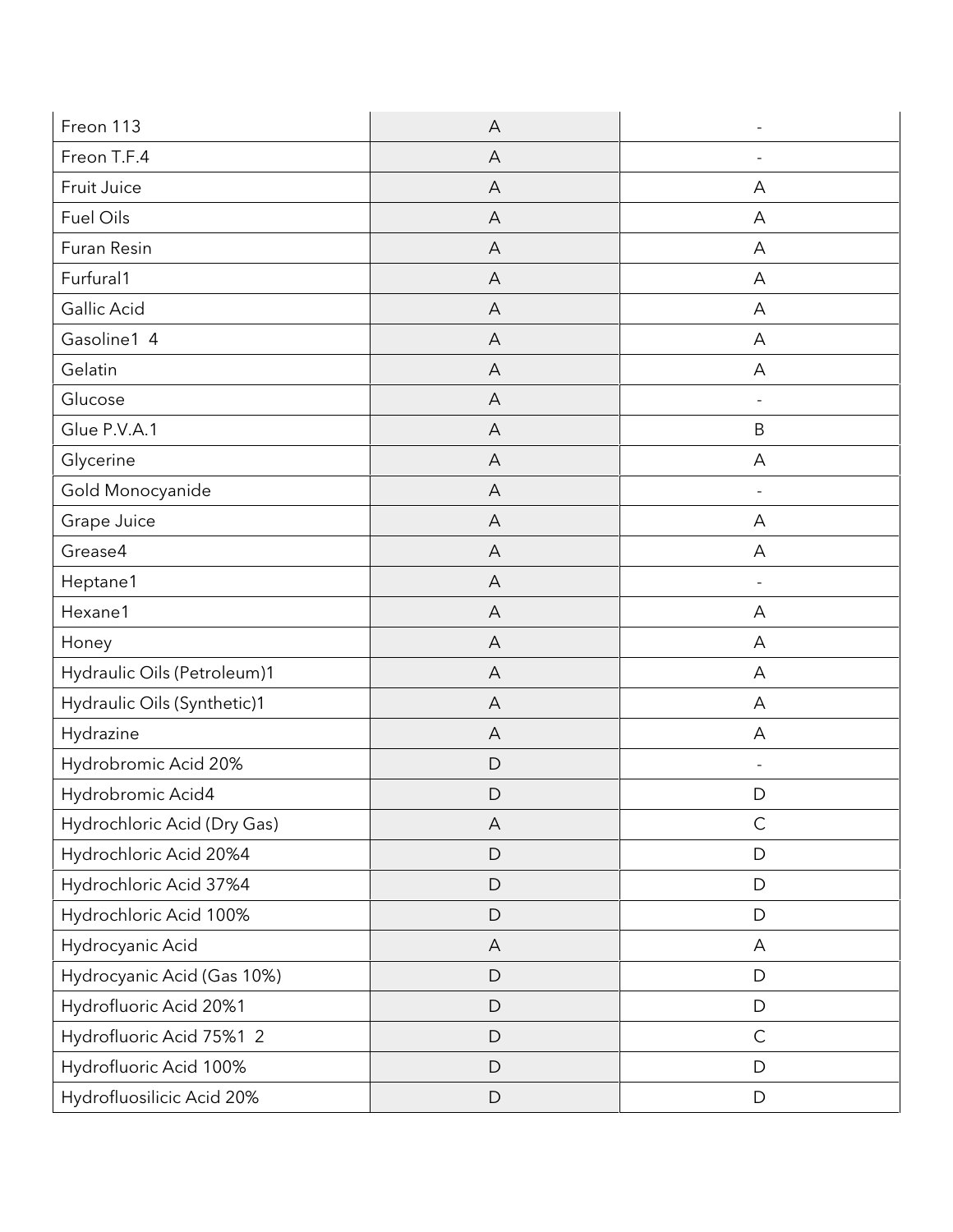| Hydrofluosilicic Acid              | D              | D                         |
|------------------------------------|----------------|---------------------------|
| Hydrogen Gas                       | A              | А                         |
| Hydrogen Peroxide 10%              | $\mathsf{C}$   | $\mathsf C$               |
| Hydrogen Peroxide 30%              | B              |                           |
| Hydrogen Peroxide                  | $\sf B$        | A                         |
| Hydrogen Sulfide, Aqueous Solution | A              | $\mathsf D$               |
| Hydrogen Sulfide (dry)             | A              | $\mathsf{C}$              |
| lnk                                | A              | A                         |
| lodine                             | D              | D                         |
| Iodine (in Alcohol)                | B              |                           |
| lodoform                           | A              | $\mathsf C$               |
| Isopropyl Acetate                  | $\sf B$        |                           |
| Isopropyl Ether2                   | A              |                           |
| Jet Fuel (JP#, JP4, JP5)           | $\overline{A}$ | Α                         |
| Kerosene2                          | A              | A                         |
| Ketones                            | A              | A                         |
| Lacquers                           | A              | A                         |
| Lacquer Thinners                   | A              |                           |
| Lactic Acid                        | $\sf B$        | A                         |
| Lard                               | A              | А                         |
| Latex                              | A              | Α                         |
| Lead Acetate                       | A              | Α                         |
| Ligroin3                           | A              |                           |
| Lime                               | A              | A                         |
| Lubricants                         | $\mathsf{A}$   | А                         |
| Magnesium Carbonate                | $\overline{A}$ | А                         |
| Magnesium Chloride                 | $\sf B$        | $\mathsf B$               |
| Magnesium Hydroxide                | $\mathsf{A}$   | A                         |
| Magnesium Nitrate                  | $\mathsf{A}$   | $\boldsymbol{\mathsf{A}}$ |
| Magnesium Oxide                    | $\overline{A}$ | A                         |
| Magnesium Sulfate                  | $\mathsf{A}$   | $\sf B$                   |
| Maleic Acid                        | $\mathsf{A}$   | $\boldsymbol{\mathsf{A}}$ |
| Malic Acid                         | $\mathsf{A}$   | A                         |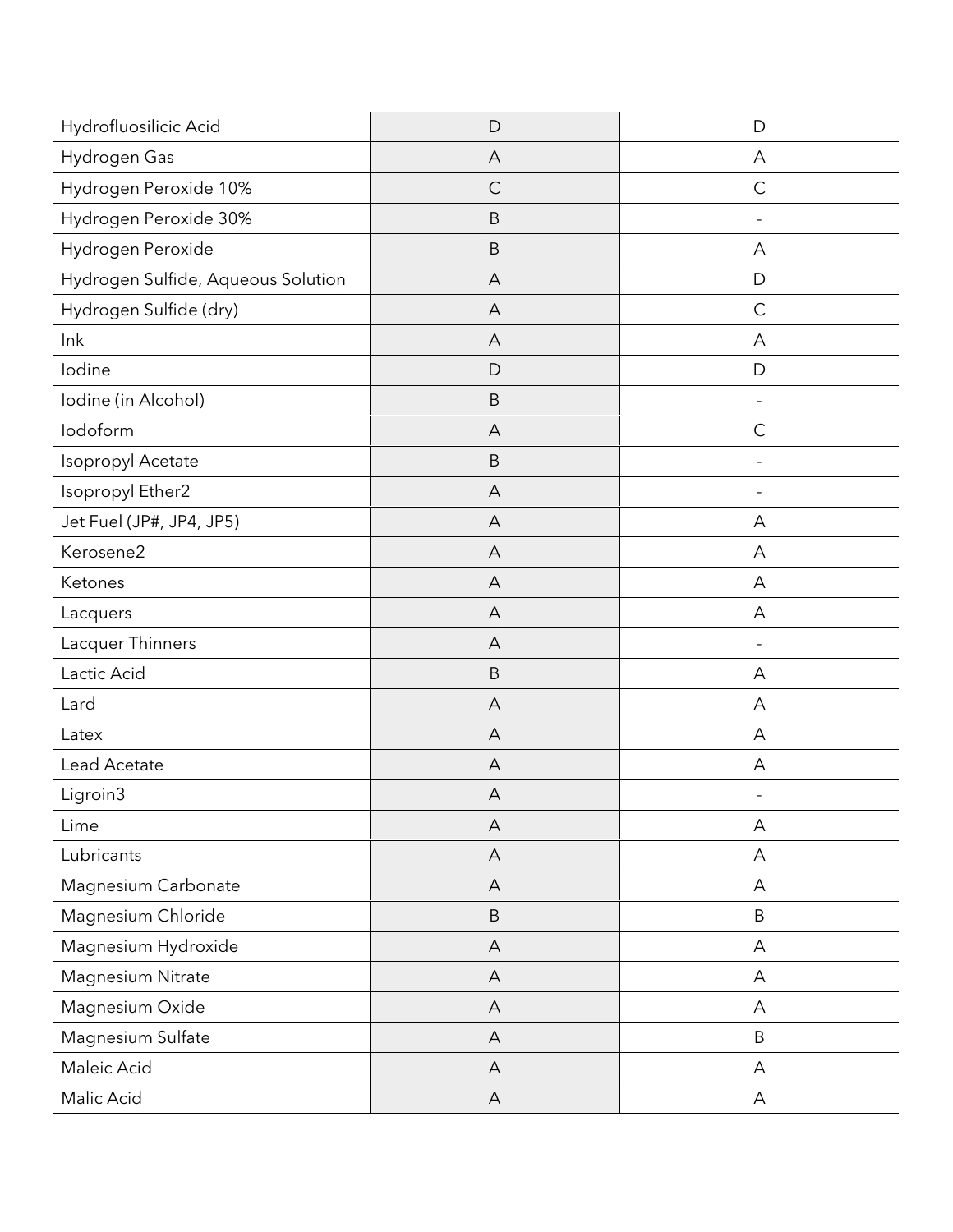| Mash                                | A                         | A |
|-------------------------------------|---------------------------|---|
| Mayonnaise                          | A                         | А |
| Melamine                            | D                         | D |
| Mercurie Chloride (Dilute Solution) | D                         | D |
| Mercuric Cyanide                    | A                         | А |
| Mercury                             | $\overline{A}$            | A |
| Methanol (See Alcohol Methyl)       |                           |   |
| Methyl Acetate                      | A                         |   |
| Methyl Acetone                      | A                         |   |
| Methyl Alcohol 10%                  | A                         |   |
| Methyl Bromide                      | $\overline{\phantom{a}}$  |   |
| Methyl Butyl Ketone                 | A                         |   |
| Methyl Cellosolve                   |                           |   |
| Methyl Chloride                     | A                         | A |
| Methyl Dichloride                   |                           |   |
| Methyl Ethyl Ketone                 | A                         | Α |
| Methyl Isobutyl Ketone2             | $\forall$                 |   |
| Methyl Isopropyl Ketone             | A                         |   |
| Methylamine                         | A                         |   |
| Methylene Chloride                  | A                         | A |
| Milk                                | A                         | А |
| Molasses                            | A                         | A |
| Mustard                             | A                         | A |
| Naptha                              | A                         | А |
| Napthalene                          | $\sf B$                   | А |
| Nickel Chloride                     | $\sf B$                   | А |
| Nickel Sulfate                      | $\sf B$                   | Α |
| Nitric Acid (10% Solution)          | A                         | А |
| Nitric Acid (20% Solution)          | $\boldsymbol{\mathsf{A}}$ | А |
| Nitric Acid (50% Solution)          | A                         | Α |
| Nitric Acid (Concentrated Solution) | $\sf B$                   | D |
| Nitrobenzene2                       | $\sf B$                   | А |
| Oils                                |                           |   |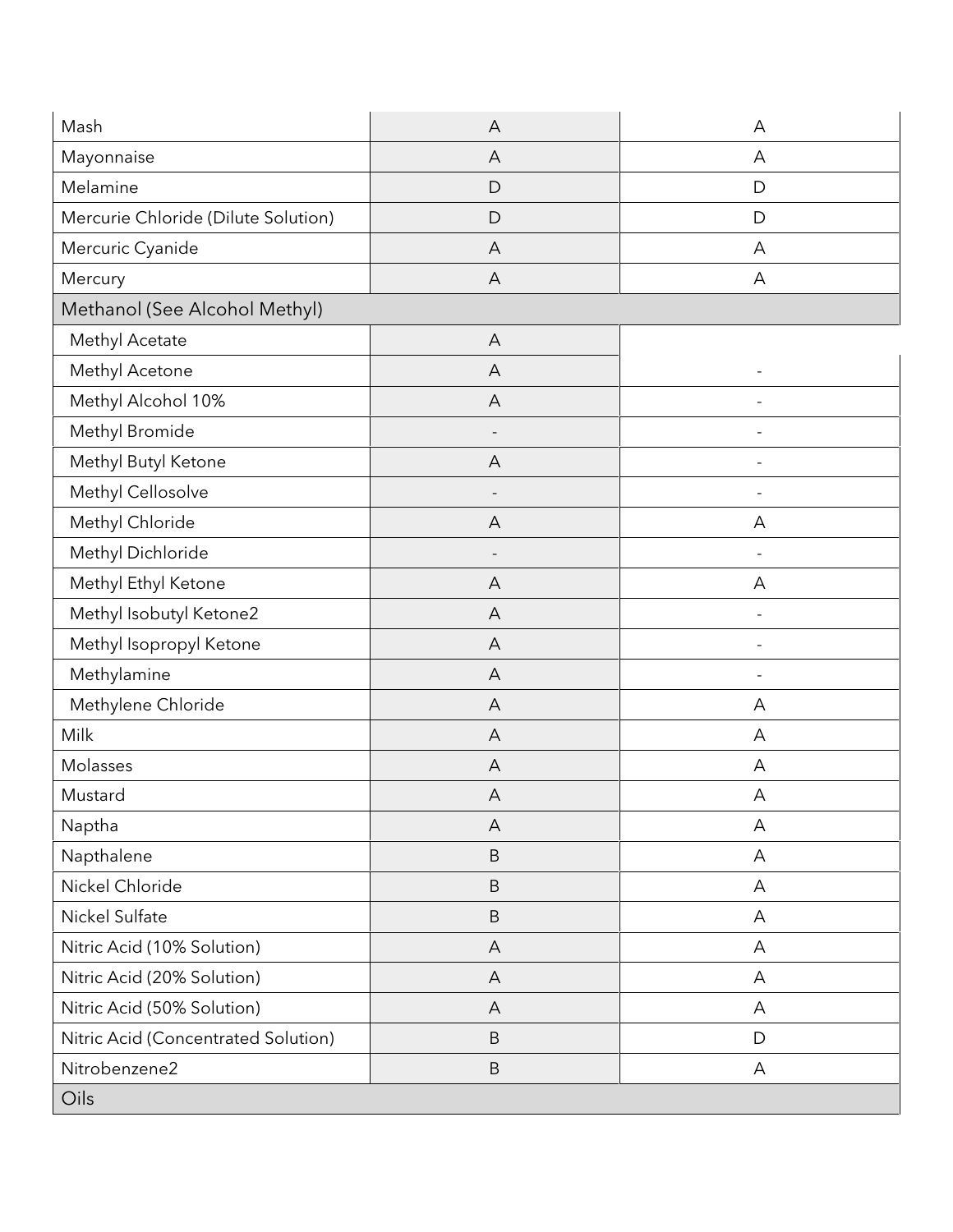| Aniline                      | $\mathsf{A}$              | A                         |
|------------------------------|---------------------------|---------------------------|
| Anise                        | $\overline{A}$            | A                         |
| Bay                          | A                         | A                         |
| Bone                         | A                         | A                         |
| Castor                       | $\forall$                 | A                         |
| Cinnamon                     | $\forall$                 | A                         |
| Citric                       | A                         | A                         |
| Clove                        | A                         | A                         |
| Coconut                      | $\forall$                 | A                         |
| Cod Liver                    | $\overline{A}$            | A                         |
| Corn                         | A                         | A                         |
| Cotton Seed                  | A                         | A                         |
| Cresote2                     | $\overline{A}$            | A                         |
| Diesel Fuel (2D, 3D, 4D, 5D) | $\forall$                 | A                         |
| Fuel (1,2,3,5A, 5B, 6)       | A                         | A                         |
| Lemon                        | A                         | A                         |
| Linseed                      | $\boldsymbol{\mathsf{A}}$ | A                         |
| Mineral                      | A                         | A                         |
| Olive                        | A                         | A                         |
| Orange                       | A                         | A                         |
| Palm                         | $\overline{A}$            | A                         |
| Peanut3                      | $\mathsf{A}$              | A                         |
| Peppermint2                  | A                         | A                         |
| Pine                         | $\boldsymbol{\mathsf{A}}$ | $\boldsymbol{\mathsf{A}}$ |
| Rape Seed                    | $\boldsymbol{\mathsf{A}}$ | $\boldsymbol{\mathsf{A}}$ |
| Rosin                        | $\mathsf{A}$              | A                         |
| Sesame Seed                  | $\mathsf{A}$              | $\boldsymbol{\mathsf{A}}$ |
| Silicone                     | $\mathsf{A}$              | $\boldsymbol{\mathsf{A}}$ |
| Soybean                      | $\boldsymbol{\mathsf{A}}$ | $\mathsf A$               |
| Sperm                        | $\boldsymbol{\mathsf{A}}$ | $\boldsymbol{\mathsf{A}}$ |
| Tanning                      | $\mathsf{A}$              | A                         |
| Turbine                      | $\mathsf{A}$              | $\boldsymbol{\mathsf{A}}$ |
| Oleic Acid                   | $\mathsf A$               | $\boldsymbol{\mathsf{A}}$ |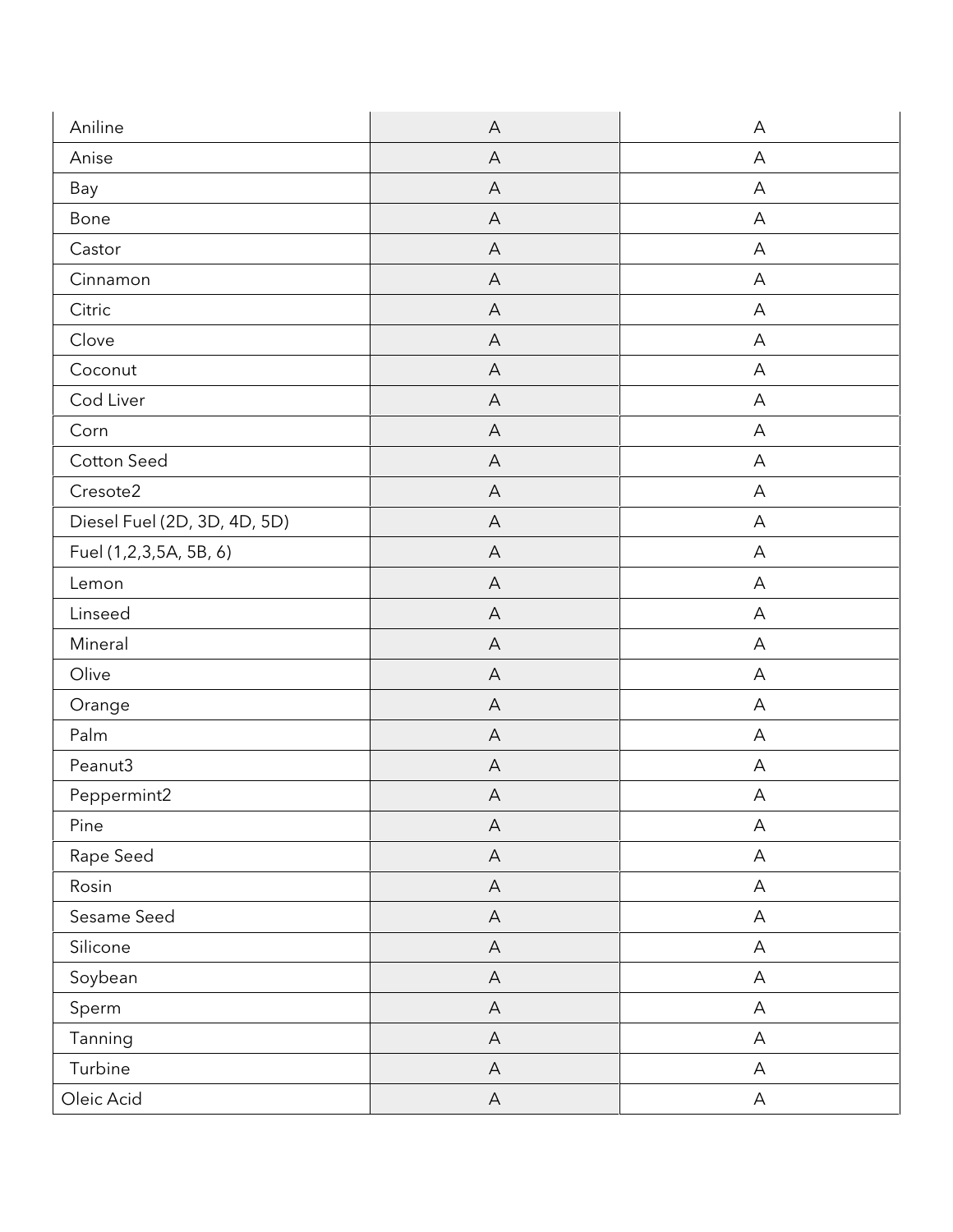| Oleum 25%                           |              |              |
|-------------------------------------|--------------|--------------|
| Oleum                               | Α            |              |
| Oxalic Acid (Cold)                  | $\sf B$      | А            |
| Paraffin                            | Α            | Α            |
| Pentane                             | $\mathsf{C}$ | $\mathsf{C}$ |
| Perchloroethylene2                  | A            | A            |
| Petrolatum                          | Α            |              |
| Phenol 10%                          | A            | А            |
| Phenol (Carbolic Acid)              | A            | А            |
| Phosphoric Acid (to 40% Solution)   | Α            | B            |
| Phsophoric Acid (40-100% Solution)  | $\sf B$      | $\mathsf{C}$ |
| Phosphoric Acid (Crude)             | C            | D            |
| Phosphoric Anhydride (Dry or Moist) | A            | A            |
| Phsphoric Anhydride (Molten)        | A            | A            |
| Photographic (Developer)            | A            | $\mathsf{C}$ |
| Phthalic Anhydride                  | $\mathsf B$  | А            |
| Picric Acid                         | A            | A            |
| <b>Plating Solutions</b>            |              |              |
| Antimony Plating 130°F              | A            |              |
| Arsenic Plating 110°F               | A            |              |
| <b>Brass Plating</b>                |              |              |
| Regular Brass Bath 100°F            | A            |              |
| High Speed Brass Bath 110°F         | Α            |              |
| <b>Bronze Plating</b>               |              |              |
| Copper-Cadmium Bronze Bath R.T.     | $\forall$    |              |
| Copper-Tin Bronze Bath 160°F        | A            |              |
| Copper-Zinc Bronze Bath 100°F       | A            |              |
| Cadmium Plating                     |              |              |
| Cyanide Bath 90°F                   | Α            |              |
| Fluoborate Bath 100°F               | А            |              |
| Chromium Plating                    |              |              |
| Chromic-Sulfuric Bath 130°F         | $\mathsf{C}$ |              |
| Fluosilicate Bath 95°F              | $\mathsf{C}$ |              |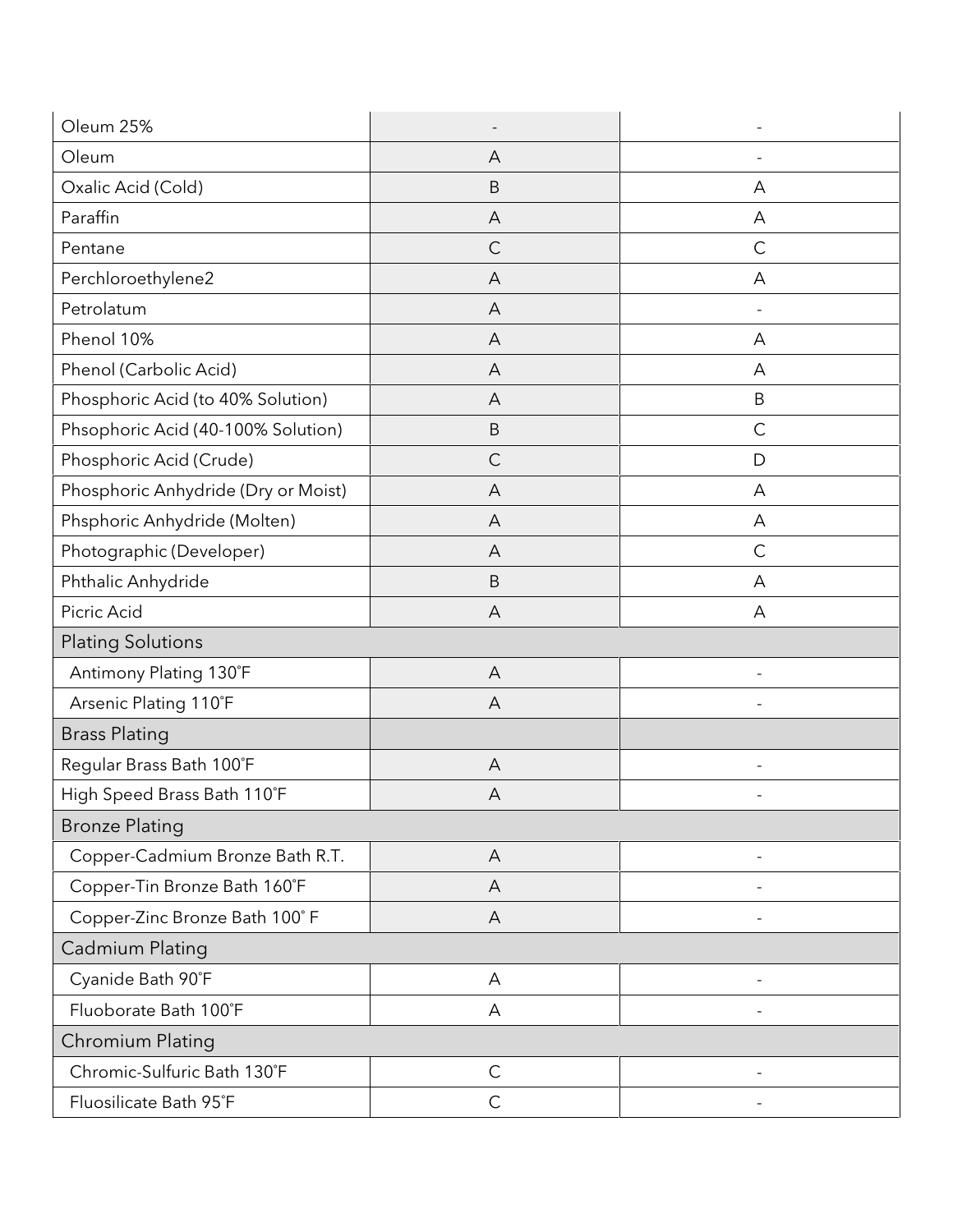| Fluoride Bath 130°F            | D            |  |
|--------------------------------|--------------|--|
| Black Chrome Bath 115°F        | $\mathsf{C}$ |  |
| Barrel Chrome Bath 95°F        | D            |  |
| Copper Plating (Cyanide)       |              |  |
| Rochelle Salt Bath 150°F       | A            |  |
| High Speed Bath 180°F          | A            |  |
| <b>Copper Plating (Acid)</b>   |              |  |
| Copper Sulfate Bath R.T.       | D            |  |
| Copper Fluoborate Bath 120°F   | D            |  |
| Copper Pyrophosphate 140°F     | A            |  |
| <b>Gold Plating</b>            |              |  |
| Cyanide 150°F                  | A            |  |
| Neutral 75°F                   | $\mathsf{C}$ |  |
| Acid 75°F                      | $\mathsf{C}$ |  |
| Indium Sulfamate Plating R.T.  | $\mathsf{C}$ |  |
| Iron Plating                   |              |  |
| Ferrous Chloride Bath 190°F    | D            |  |
| Ferrous Sulfate Bath 150°F     | $\mathsf{C}$ |  |
| Ferrous Am. Sulfate Bath 150°F | C            |  |
| Sulfate-Chloride Bath 160°F    | D            |  |
| Fluoborate Bath 145°F          | D            |  |
| Sulfamate 140°F                | D            |  |
| Lead Fluoborate Plating        | C            |  |
| <b>Nickel Plating</b>          |              |  |
| Watts Type 115-160°F           | $\mathsf C$  |  |
| High Chloride 130-160°F        | $\mathsf{C}$ |  |
| Fluoborate 100-170°F           | $\mathsf C$  |  |
| Sulfamate 100-140°F            | $\mathsf C$  |  |
| Rhodium Plating 120°F          | D            |  |
| Silver Plating 80-120°F        | A            |  |
| Tin-Fluoborate Plating 100°F   | $\mathsf{C}$ |  |
| Tine-Lead Plating 100°F        | $\mathsf C$  |  |
| Zinc Plating                   |              |  |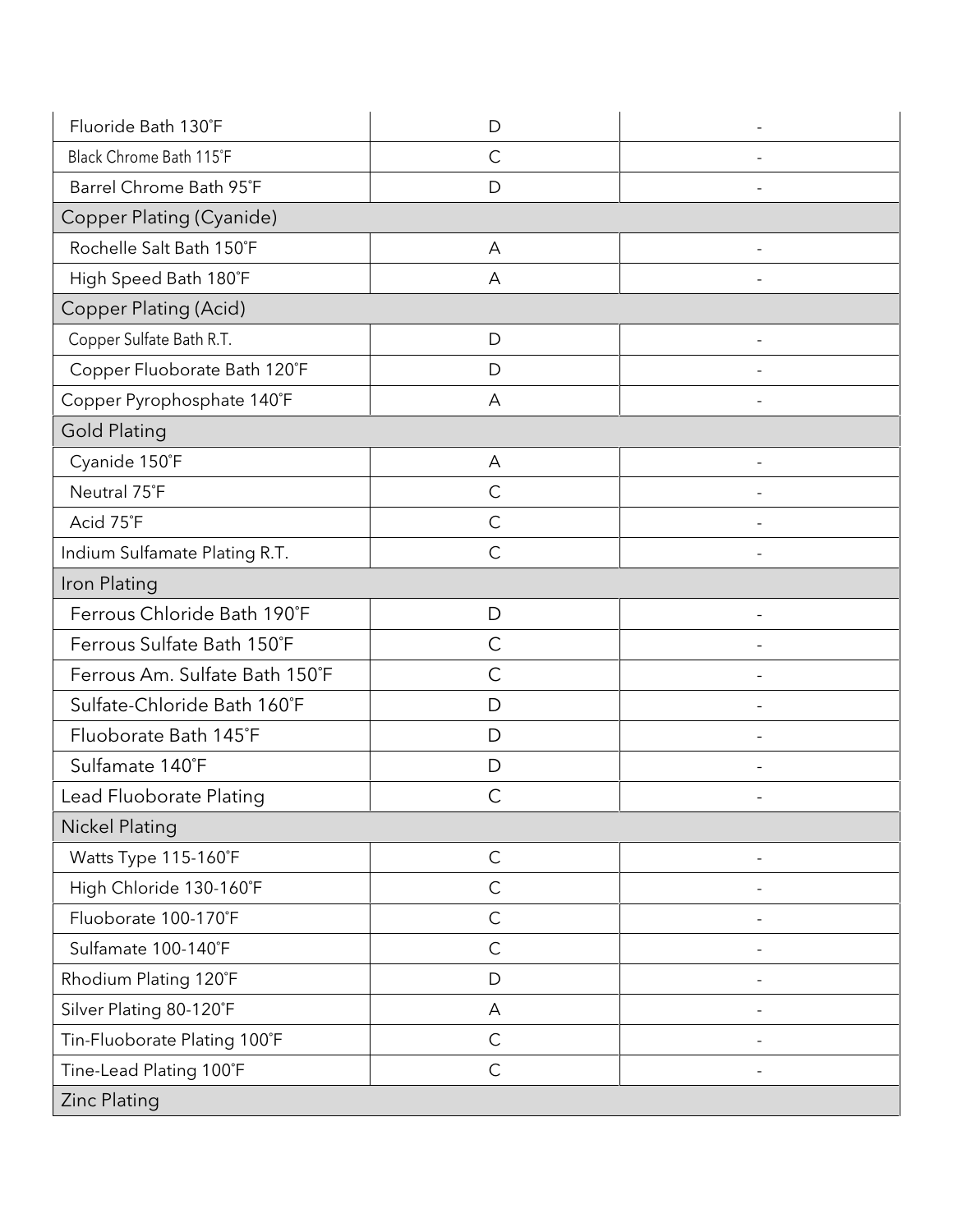| Acid Chloride 140°F         | D              |              |
|-----------------------------|----------------|--------------|
| Acid Sulfate Bath 150°F     | $\overline{C}$ |              |
| Potash                      |                | Α            |
| Potassium Bicarbonate       |                | Α            |
| Potassium Bromide           |                | Α            |
| Potassium Carbonate         |                | A            |
| Potassium Chlorate          | Α              | А            |
| Potassium Chloride          | A              | A            |
| Potassium Chromate          | $\mathsf B$    |              |
| Potassium Cyanide Solutions | B              | A            |
| Potassium Dichromate        | A              | A            |
| Potassium Ferrocyanide      |                | Α            |
| Potassium Hydroxide (50%)   | $\mathsf B$    | B            |
| Potassium Nitrate           | B              | A            |
| Potassium Permanganate      | B              | Α            |
| Potassium Sulfate           | $\mathsf B$    | А            |
| Potassium Sulfide           |                | A            |
| Propane (Liquified)1 2      |                | A            |
| Propylene Glycol            |                | B            |
| Pyridine                    |                | $\mathsf{C}$ |
| Pyrogallic Acid             | A              | A            |
| Rosins                      | A              | A            |
| Rum                         |                | А            |
| Rust Inhibitors             |                | A            |
| <b>Salad Dressing</b>       |                | A            |
| Sea Water                   | $\mathsf{C}$   | А            |
| Shellac (Bleached)          |                | A            |
| Shellac (Orange)            |                | A            |
| Silicone                    |                | $\sf B$      |
| Silver Bromide              | $\mathsf{C}$   | $\mathsf{C}$ |
| <b>Silver Nitrate</b>       | $\sf B$        | A            |
| Soap Solutions              | A              | A            |
| Sodium Acetate              | $\mathsf{A}$   | Α            |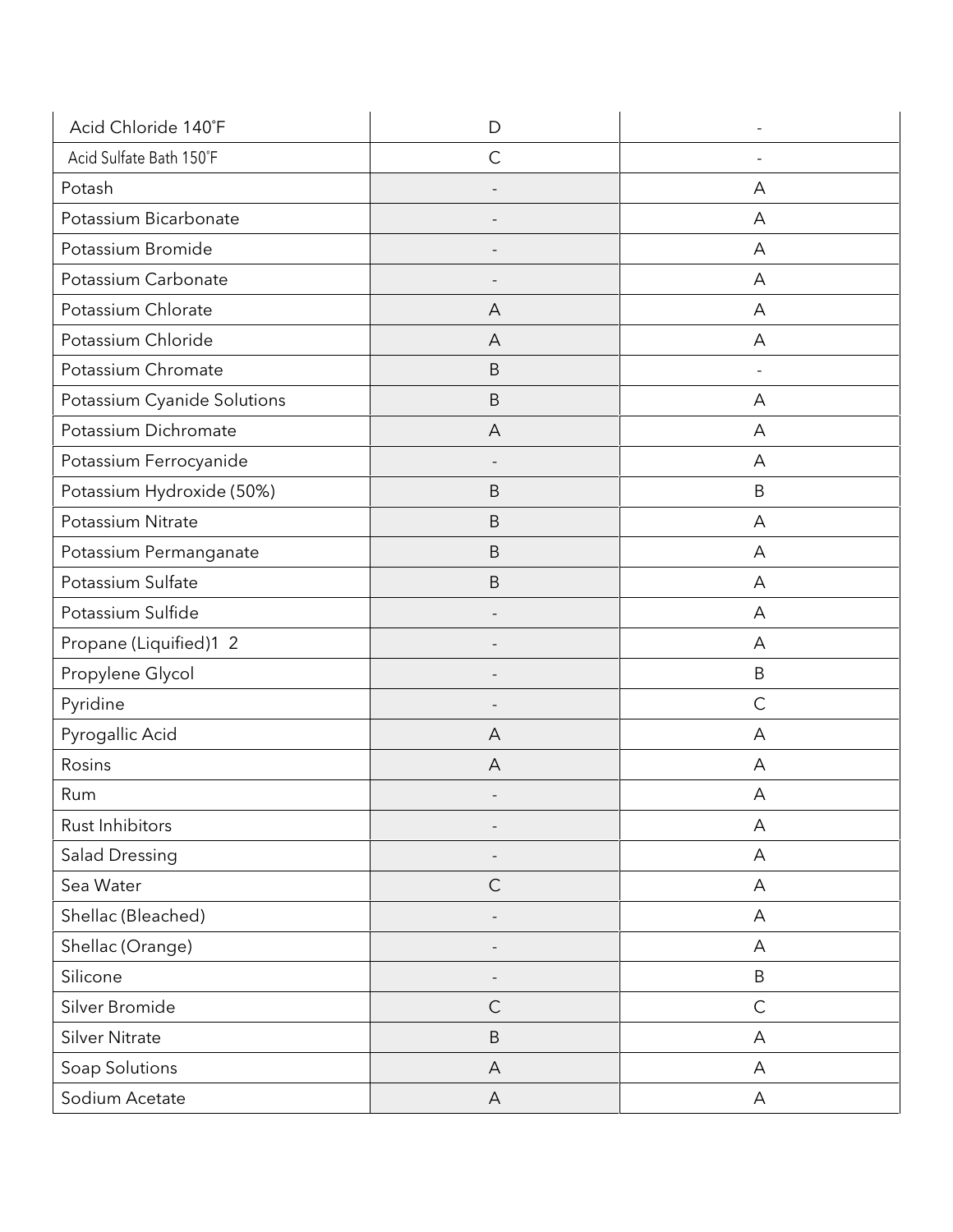| Sodium Aluminate                             |                          |              |
|----------------------------------------------|--------------------------|--------------|
| Sodium Bicarbonate                           | A                        | Α            |
| Sodium Bisulfate                             |                          | А            |
| Sodium Bisulfate                             |                          | Α            |
| Sodium Borate                                |                          | A            |
| Sodium Carbonate                             | $\mathsf B$              | A            |
| Sodium Chlorate                              |                          | А            |
| Sodium Chloride                              | C                        | А            |
| Sodium Chromate                              | A                        | A            |
| Sodium Cyanide                               |                          | A            |
| Sodium Fluoride                              | $\overline{\phantom{a}}$ | $\mathsf C$  |
| Sodium Hydrosulfite                          |                          |              |
| Sodium Hydroxide (20%)                       | A                        | А            |
| Sodium Hydroxide (50% Solution)              | B                        | A            |
| Sodium Hydroxide (80% Solution)              | D                        | А            |
| Sodium Hypochlorite (to 20%)                 | $\mathsf{C}$             | $\mathsf{C}$ |
| Sodium Hypochlorite                          | A                        |              |
| Sodium Hyposulfate                           | A                        | Α            |
| Sodium Metaphosphate2                        | A                        |              |
| Sodium Metasilicate                          | A                        |              |
| Sodium Nitrate                               | $\overline{A}$           | Α            |
| Sodium Perborate                             | $\mathsf{C}$             |              |
| Sodium Peroxide                              | Α                        | А            |
| Sodium Polyphosphate (Mono, Di,<br>Tribasic) | A                        | A            |
| Sodium Silicate                              | $\sf B$                  | А            |
| Sodium Sulfate                               | A                        | A            |
| Sodium Sulfide                               | B                        | А            |
| Sodium Sulfide                               | $\mathsf{C}$             | $\mathsf{C}$ |
| Sodium Tetraborate                           | A                        |              |
| Sodium Thiosulphate ("Hypo")                 | A                        | A            |
| Sorghum                                      | A                        | A            |
| Soy Sauce                                    | A                        | A            |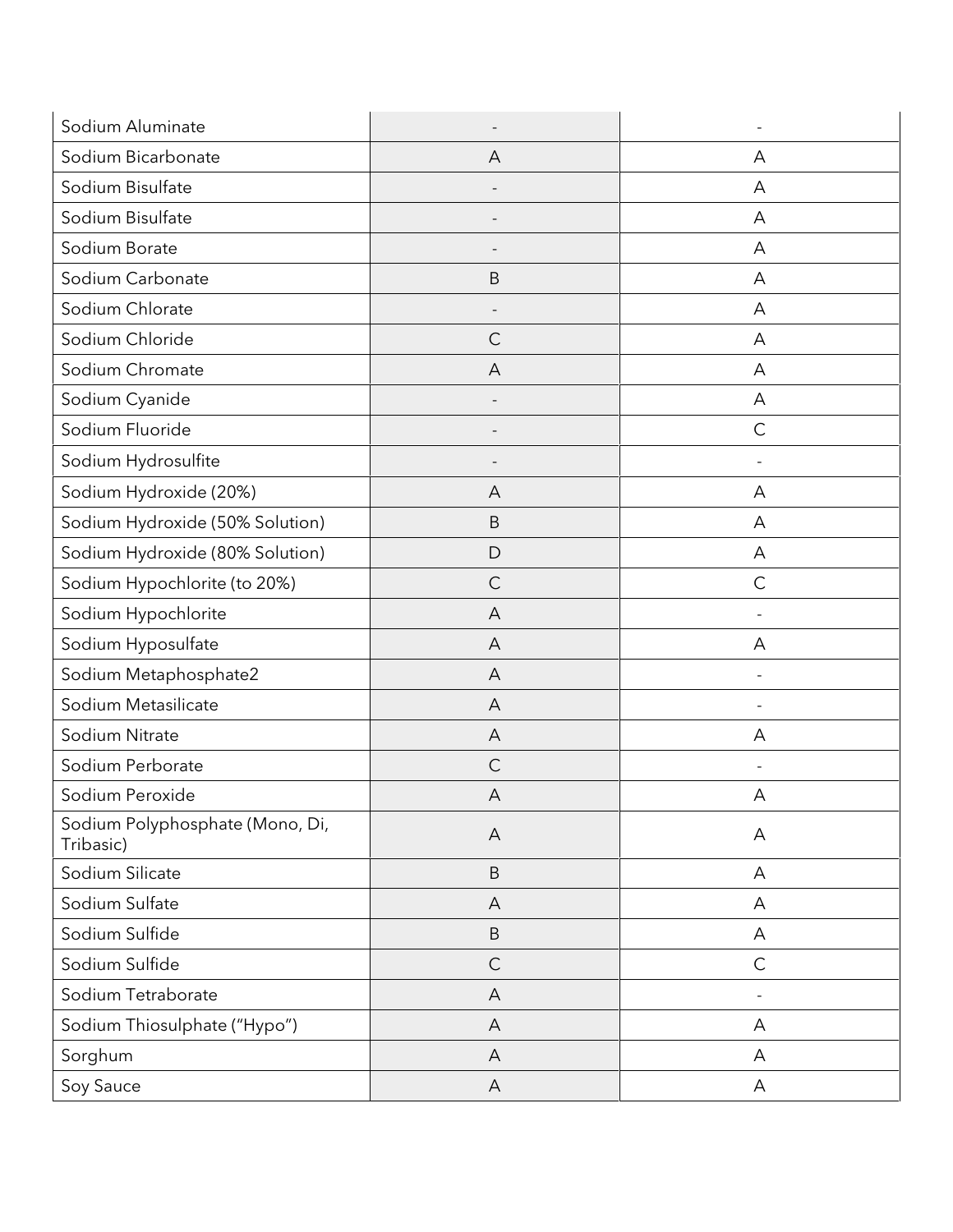| Stannic Chloride        | D                         | D                        |
|-------------------------|---------------------------|--------------------------|
| Stannic Fluoborate      | A                         |                          |
| Stannous Chloride       | $\mathsf{C}$              | D                        |
| Starch                  | Α                         | А                        |
| Stearic Acid2           | A                         | A                        |
| <b>Stoddard Solvent</b> | $\overline{A}$            | A                        |
| Styrene                 | A                         | Α                        |
| Sugar (Liquids)         | A                         | A                        |
| Sulfate Liquors         | $\mathsf{C}$              | $\mathsf C$              |
| Sulfur Chloride         | D                         | D                        |
| Sulfur Dioxide2         | A                         | A                        |
| Sulfur Dioxide (dry)    | A                         | A                        |
| Sulfur Trioxide (dry)   | $\mathsf{C}$              | A                        |
| Sulfuric Acid (to 10%)  | $\mathsf C$               | $\mathsf{D}$             |
| Sulfuric Acid 10%-75%2  | D                         | D                        |
| Sulfuric Acid 75%-100%  | D                         | $\overline{\phantom{a}}$ |
| Sulfurous Acid          | $\sf B$                   | $\mathsf C$              |
| Sulfuryl Chloride       |                           |                          |
| Syrup                   | A                         | A                        |
| Tallow                  | A                         | A                        |
| Tannic Acid             | A                         | A                        |
| <b>Tanning Liquors</b>  | A                         | A                        |
| <b>Tartaric Acid</b>    | $\sf B$                   | А                        |
| Tetrachlorethane        | $\mathsf A$               |                          |
| Tetrahydrofuran         | $\boldsymbol{\mathsf{A}}$ | A                        |
| Toluene, Toluol3        | $\overline{A}$            | A                        |
| Tomato Juice            | A                         | A                        |
| Trichlorethane          | A                         | $\mathsf C$              |
| Trichlorethylene2       | $\overline{A}$            | Α                        |
| Trichloropropane        | A                         |                          |
| Tricresylphosphate      | A                         | ÷,                       |
| Triethylamine           |                           |                          |
| Turpentine3             | A                         | A                        |